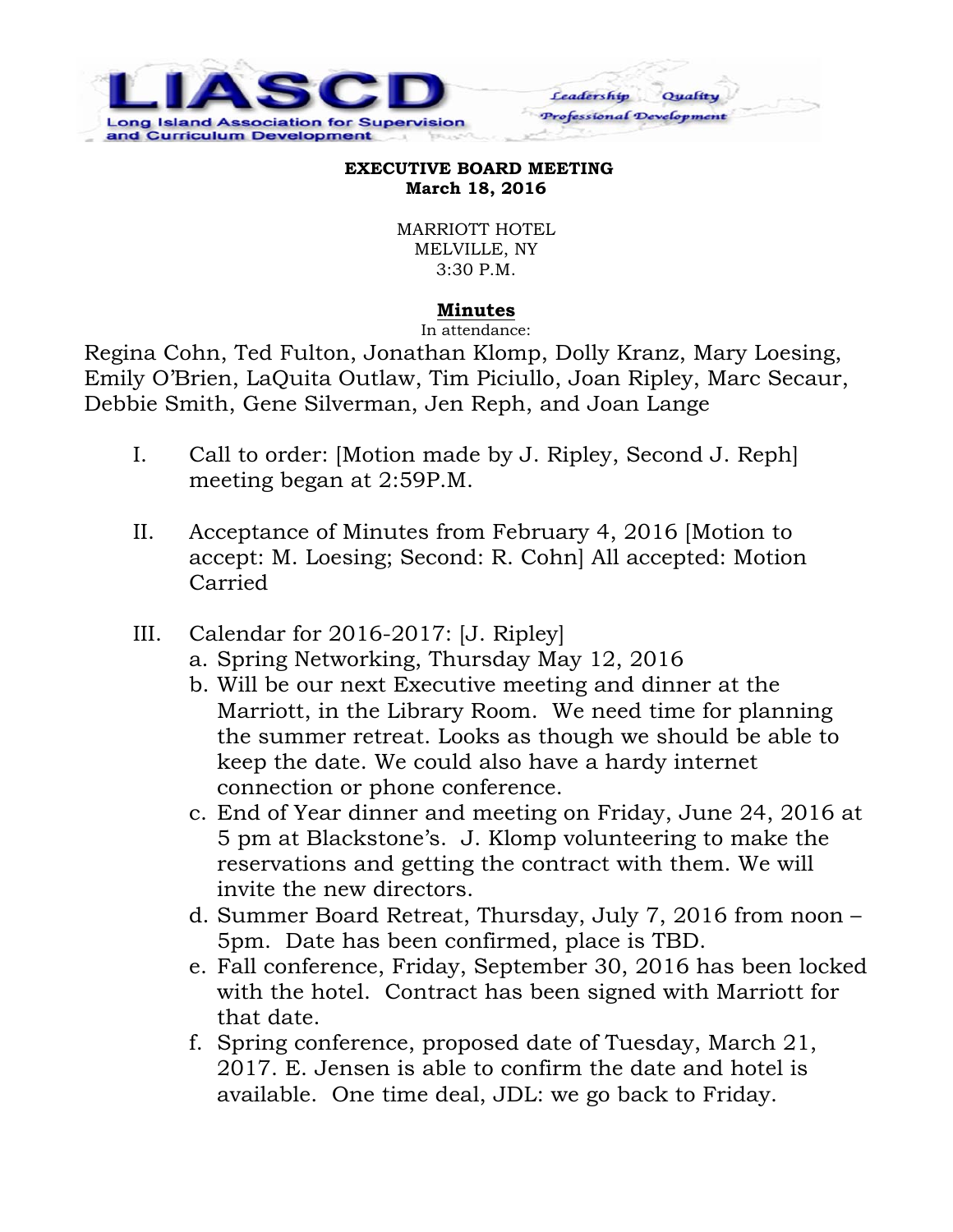- IV. Website [J. Ripley]
	- a. Update the WSBOCES ".org" will open to ".com". The IT Department switched it on 3/21/16. Thanks to Debbie Kennedy.
	- b. LaQuita and Joan will watch the bills as they come in. J. Ripley will hand over to T. Piciullo and M. Loesing as the next president to follow.
	- c. Again, thank you to Debbie, all materials were handed over to be moved into the new website. Thank you all for the feedback on the new look which will continue to work on.
	- d. Updates need to be sent to J. Ripley. [J. Lange]
	- e. Things to be mindful of: additional 'apps' may need to be paid for. Example-Registrations for conferences could be done through those. [J. Ripley]
	- f. Thanks to J. Ripley for this. [JDL].
	- g. Again the amount of time, thanks for the hard work. [J. Klomp]
	- h. Tool will be manageable and good for us. [J. Ripley]

## V. Treasurer's Report [R. Severe]

- a. Copy of Financial Report sent
- b. Marzano's invoice received.
- c. \$41,020; 339 registered, 29 absent, 6 walk-ins, 318 attendees. (32 Board members and Hofstra)
- d. \$639.61 spent on dinners and supplies
- e. J. Lange asked about Sunshine funding to do something for Debbie. Debbie Kennedy retired.
- f. We should do something special as a past president. [JDL]
- g. J. Lange will take care of it. We can reach her through Renee Allen.
- h. We are in great financial standings and satisfaction of attendees.
- i. Motion to accept: [Joan Daly Lewis, second Ted Fulton]; all in favor, motion carried.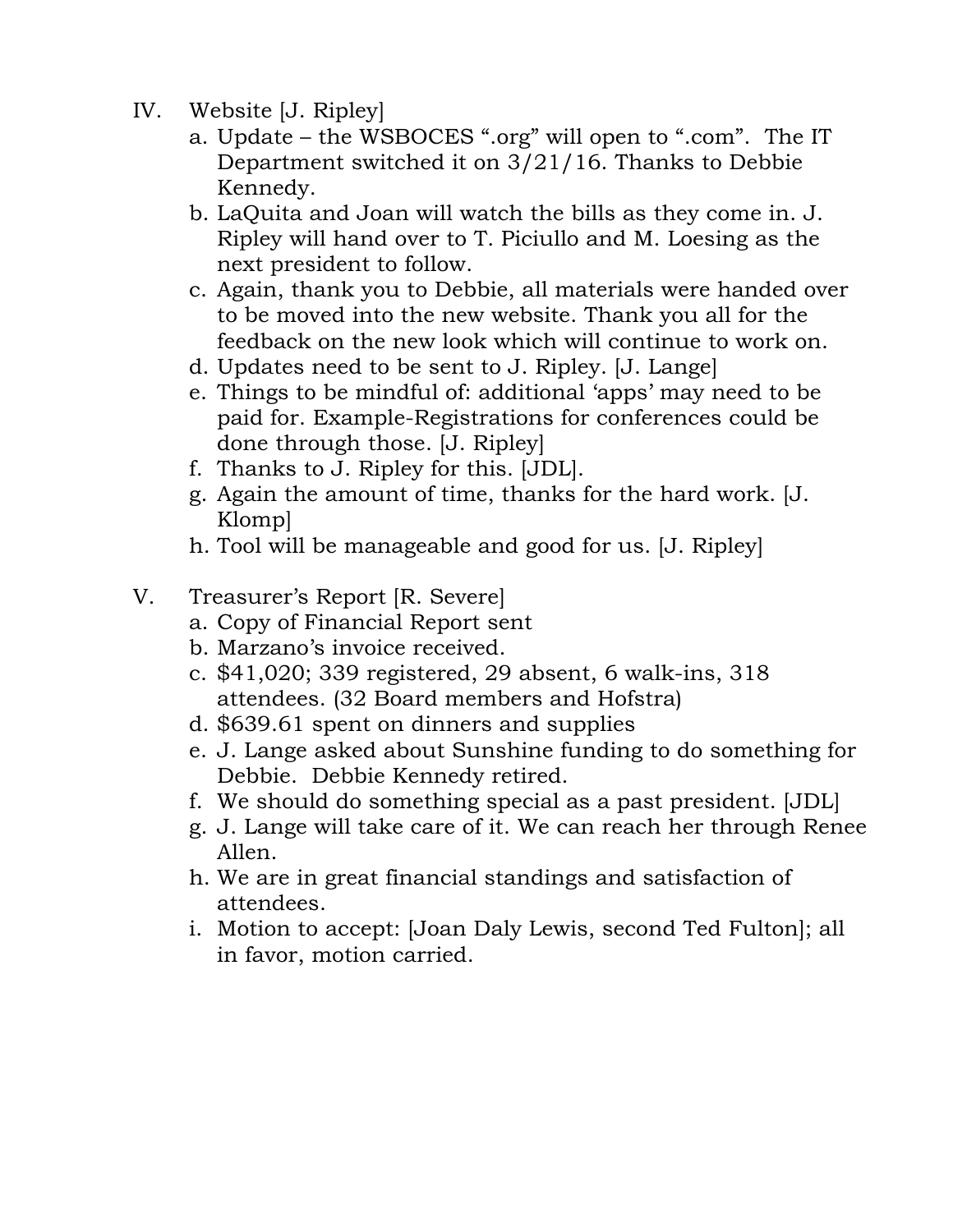- VI. Spring Conference Update 2016 [M. Loesing]
	- a. Please acknowledge Mary Loesing's hard work, meeting, time, planning, hotel, and the organizing. Congratulations on a great job and all of the hard work. Comments were all positive except one. [J. Ripley]
	- b. Power Point notes could we have those beforehand with the note section? Could we emphasize that to the presenters? [M. Secaur]
	- c. Thank you to the new AV and Debbie at the Marriott for doing a great job, especially after last year. Very well run. [T. Fulton]
	- d. We should send a note to the AV person, Mark. [R. Cohn]
	- e. He is already thinking about our fall conference. [J. Ripley]
	- f. Twitter feed set up with all and another TV for an additional \$1,600 which served us well. [Tim P]
	- g. Hold applause for introduction to board. [JDL]
	- h. Can we do follow-up work on standards based grading? "Grading Smarter not Harder." Dueck (Myron). [J. Klomp]
	- i. Tim Eagan credit for the work of the collaboration with Dueck. [J. Klomp]
	- j. It would be important to have a group of teachers to be a part of this model of participation. Came out of the NYASCD model to have a shared document and work together. [J. Klomp]
	- k. Teachers could develop? [JDL]
	- l. Myron Dueck could be a follow-up to standards based proficiency work.
	- m.Someone like Debra Pickering, Ph.D. could be a choice from the Marzaano team. [JDL]
	- n. Put some of the follow-up into the fall conference, we could market it to the people to make those connections or continue this as a work in session and rework – is exactly that. [JR]
- VII. Social Networking Events for 2016-2017 [T. Fulton]
	- a. May 12, 2016 –A. Greene, J. Klomp & J. Meyers. We are in good shape for the networking. [T. Fulton]
	- b. Fall Networking event

-We will secure the date for this given next year's calendar. -We looked at all dates for the Fall conference many times before the date was picked.